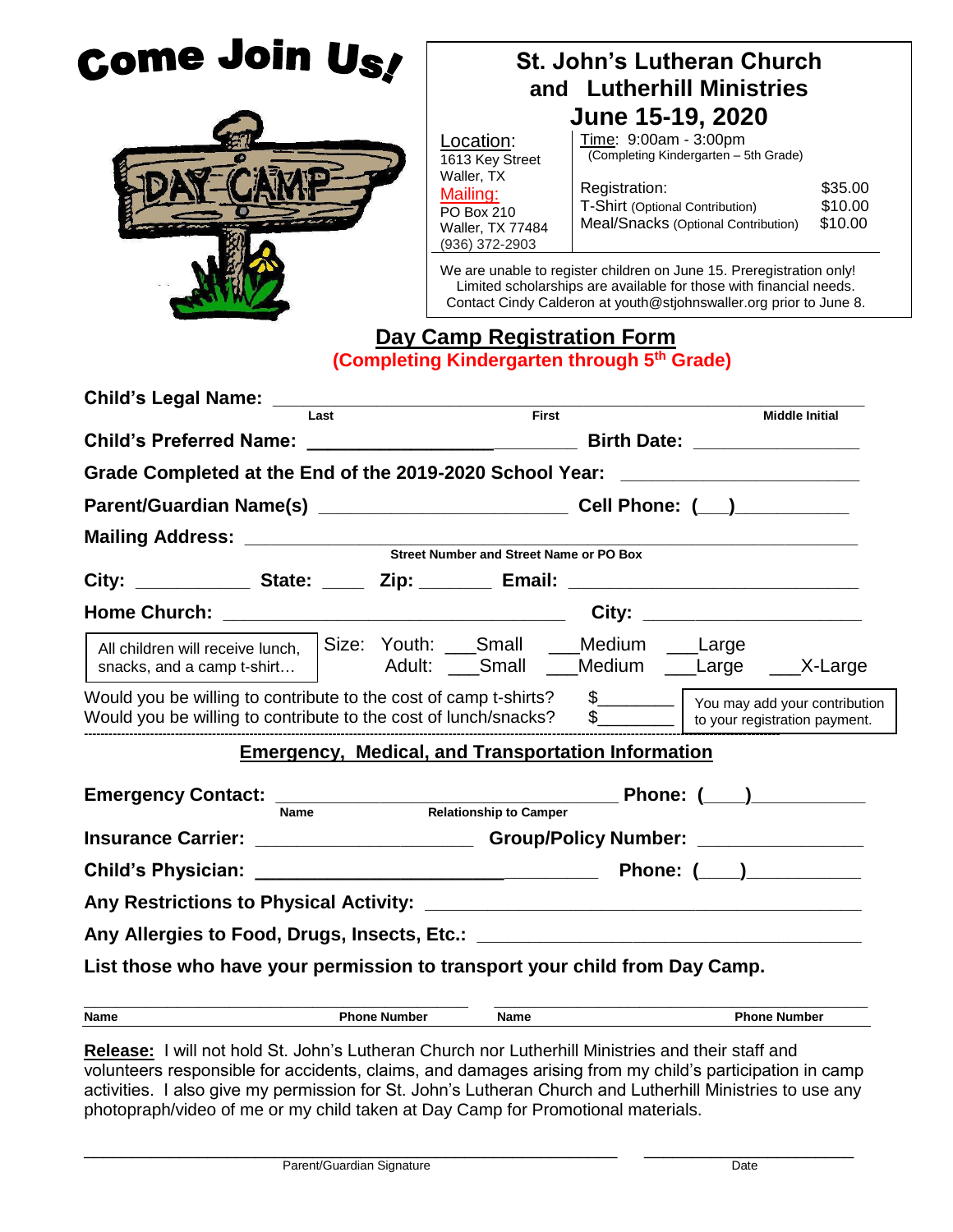| Come Join Us <i>l</i>                                                                                                               |                                                                                  | <b>St. John's Lutheran Church</b><br>and Lutherhill Ministries<br>June 15-19, 2020                                                                     |                                        |                                                                                                                                                                                                                                                                                                                                                                                               |  |
|-------------------------------------------------------------------------------------------------------------------------------------|----------------------------------------------------------------------------------|--------------------------------------------------------------------------------------------------------------------------------------------------------|----------------------------------------|-----------------------------------------------------------------------------------------------------------------------------------------------------------------------------------------------------------------------------------------------------------------------------------------------------------------------------------------------------------------------------------------------|--|
|                                                                                                                                     |                                                                                  | Location:<br>1613 Key Street<br>Waller, TX<br>Mailing:<br>PO Box 210<br>Waller, TX 77484<br>(936) 372-2903<br><b>Week of Service Registration Form</b> | Time: 9:00am - 3:00pm<br>Registration: | (Confirmation Eligible: Completing 6 <sup>th</sup> -8th Grade)<br>\$35.00<br>T-Shirt (Optional Contribution)<br>\$10.00<br>Meal/Snacks (Optional Contribution)<br>\$10.00<br>We are unable to register children on June 15. Preregistration only!<br>Limited scholarships are available for those with financial needs.<br>Contact Cindy Calderon at youth@stjohnswaller.org prior to June 8. |  |
|                                                                                                                                     | (St. John's Confirmation-Eligible Youth: 6 <sup>th</sup> -8 <sup>th</sup> Grade) |                                                                                                                                                        |                                        |                                                                                                                                                                                                                                                                                                                                                                                               |  |
|                                                                                                                                     | Last                                                                             | First                                                                                                                                                  |                                        | <b>Middle Initial</b>                                                                                                                                                                                                                                                                                                                                                                         |  |
|                                                                                                                                     |                                                                                  |                                                                                                                                                        |                                        |                                                                                                                                                                                                                                                                                                                                                                                               |  |
| Grade Completed at the End of the 2019-2020 School Year: _______________________                                                    |                                                                                  |                                                                                                                                                        |                                        |                                                                                                                                                                                                                                                                                                                                                                                               |  |
|                                                                                                                                     |                                                                                  |                                                                                                                                                        |                                        |                                                                                                                                                                                                                                                                                                                                                                                               |  |
|                                                                                                                                     |                                                                                  |                                                                                                                                                        |                                        |                                                                                                                                                                                                                                                                                                                                                                                               |  |
|                                                                                                                                     |                                                                                  |                                                                                                                                                        |                                        |                                                                                                                                                                                                                                                                                                                                                                                               |  |
|                                                                                                                                     |                                                                                  |                                                                                                                                                        |                                        |                                                                                                                                                                                                                                                                                                                                                                                               |  |
|                                                                                                                                     |                                                                                  |                                                                                                                                                        |                                        | City: ________________________                                                                                                                                                                                                                                                                                                                                                                |  |
| All children will receive lunch,<br>snacks, and a camp t-shirt                                                                      |                                                                                  | Size: Youth: ___Small ___Medium ___Large                                                                                                               |                                        | Adult: Small __Medium __Large __X-Large                                                                                                                                                                                                                                                                                                                                                       |  |
| Would you be willing to contribute to the cost of camp t-shirts?<br>Would you be willing to contribute to the cost of lunch/snacks? |                                                                                  |                                                                                                                                                        | $\frac{1}{2}$                          | to your registration payment.                                                                                                                                                                                                                                                                                                                                                                 |  |
|                                                                                                                                     | <b>Emergency, Medical, and Transportation Information</b>                        |                                                                                                                                                        |                                        |                                                                                                                                                                                                                                                                                                                                                                                               |  |
|                                                                                                                                     |                                                                                  |                                                                                                                                                        |                                        |                                                                                                                                                                                                                                                                                                                                                                                               |  |
| Emergency Contact:  Name Relationship to Camper<br>Relationship to Camper<br>Relationship to Camper                                 |                                                                                  |                                                                                                                                                        |                                        |                                                                                                                                                                                                                                                                                                                                                                                               |  |
| Insurance Carrier: _________________________Group/Policy Number: _______________                                                    |                                                                                  |                                                                                                                                                        |                                        |                                                                                                                                                                                                                                                                                                                                                                                               |  |
|                                                                                                                                     |                                                                                  |                                                                                                                                                        |                                        | Phone: ( )                                                                                                                                                                                                                                                                                                                                                                                    |  |
|                                                                                                                                     |                                                                                  |                                                                                                                                                        |                                        |                                                                                                                                                                                                                                                                                                                                                                                               |  |
| Any Allergies to Food, Drugs, Insects, Etc.: ___________________________________                                                    |                                                                                  |                                                                                                                                                        |                                        |                                                                                                                                                                                                                                                                                                                                                                                               |  |
| List those who have your permission to transport your child from Day Camp.                                                          |                                                                                  |                                                                                                                                                        |                                        |                                                                                                                                                                                                                                                                                                                                                                                               |  |
| Name                                                                                                                                | <b>Phone Number</b>                                                              | Name                                                                                                                                                   |                                        | <b>Phone Number</b>                                                                                                                                                                                                                                                                                                                                                                           |  |
| Release: Lwill not bold St. John's Lutheran Church nor Lutherbill Ministries and their staff and                                    |                                                                                  |                                                                                                                                                        |                                        |                                                                                                                                                                                                                                                                                                                                                                                               |  |

**Release:** I will not hold St. John's Lutheran Church nor Lutherhill Ministries and their staff and volunteers responsible for accidents, claims, and damages arising from my child's participation in camp activities. I also give my permission for St. John's Lutheran Church and Lutherhill Ministries to use any photopraph/video of me or my child taken at Day Camp for Promotional materials.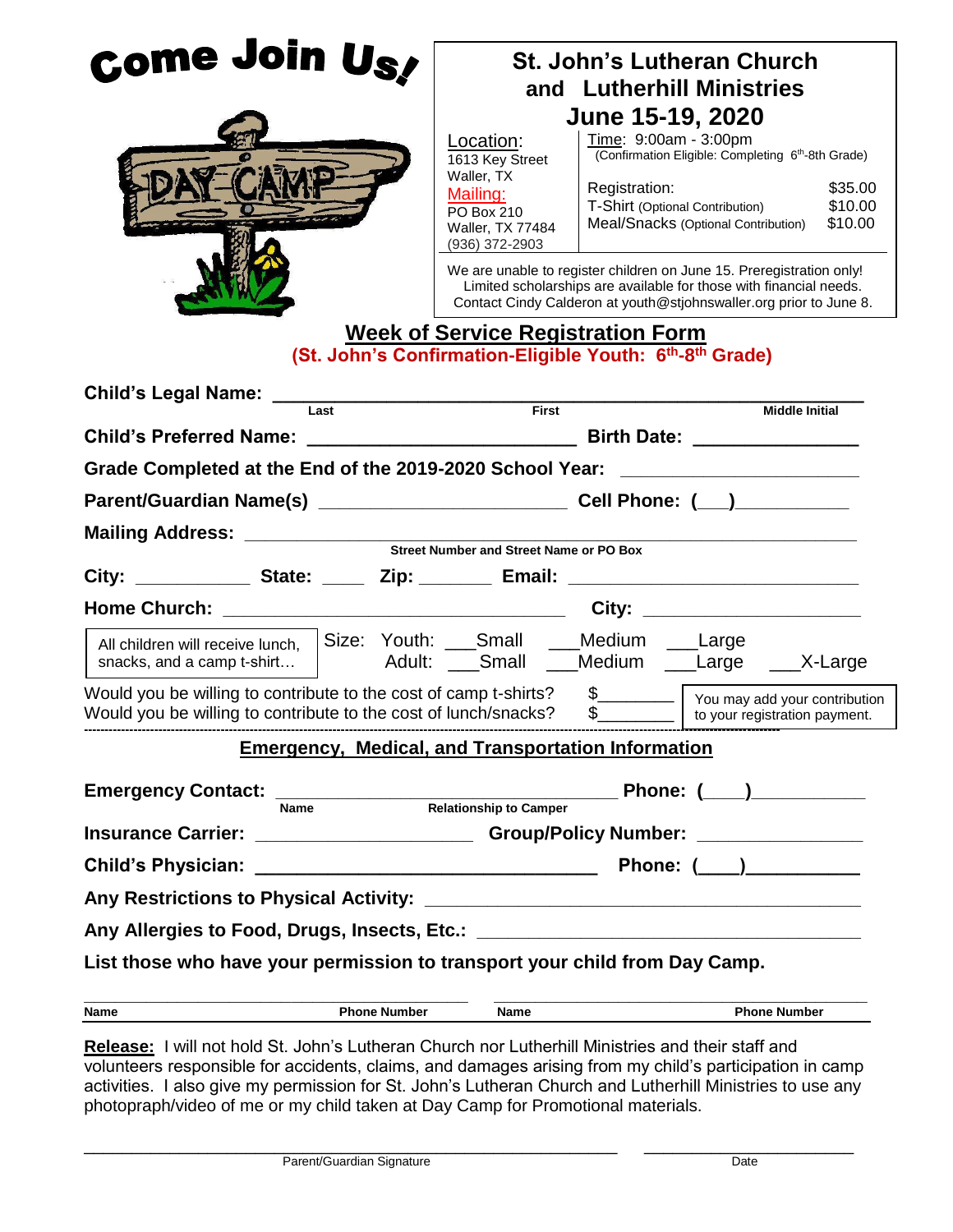| Come Join Us,                                                                                                                       |  |                     | <b>St. John's Lutheran Church</b><br>and Lutherhill Ministries<br>June 15-19, 2020<br>Location:<br>Time: 9:00am - Noon for Pre-K Children<br>1613 Key Street<br>Waller, TX<br>\$35.00<br>Registration:<br>Mailing:<br>\$10.00<br>T-Shirt (Optional Contribution)<br>PO Box 210<br>Meal/Snacks (Optional Contribution)<br>\$10.00<br>Waller, TX 77484<br>(936) 372-2903<br>We are unable to register children on June 15. Preregistration only!<br>Limited scholarships are available for those with financial needs. |  |                                                                      |  |
|-------------------------------------------------------------------------------------------------------------------------------------|--|---------------------|----------------------------------------------------------------------------------------------------------------------------------------------------------------------------------------------------------------------------------------------------------------------------------------------------------------------------------------------------------------------------------------------------------------------------------------------------------------------------------------------------------------------|--|----------------------------------------------------------------------|--|
|                                                                                                                                     |  |                     | Day Camp Registration Form<br>(St. John's Pre-K Children)                                                                                                                                                                                                                                                                                                                                                                                                                                                            |  | Contact Cindy Calderon at youth@stjohnswaller.org prior to June 8.   |  |
|                                                                                                                                     |  | Last                | First                                                                                                                                                                                                                                                                                                                                                                                                                                                                                                                |  | <b>Middle Initial</b>                                                |  |
| Grade Completed at the End of the 2019-2020 School Year: _______________________                                                    |  |                     |                                                                                                                                                                                                                                                                                                                                                                                                                                                                                                                      |  |                                                                      |  |
|                                                                                                                                     |  |                     |                                                                                                                                                                                                                                                                                                                                                                                                                                                                                                                      |  |                                                                      |  |
|                                                                                                                                     |  |                     |                                                                                                                                                                                                                                                                                                                                                                                                                                                                                                                      |  |                                                                      |  |
|                                                                                                                                     |  |                     |                                                                                                                                                                                                                                                                                                                                                                                                                                                                                                                      |  |                                                                      |  |
|                                                                                                                                     |  |                     |                                                                                                                                                                                                                                                                                                                                                                                                                                                                                                                      |  |                                                                      |  |
|                                                                                                                                     |  |                     |                                                                                                                                                                                                                                                                                                                                                                                                                                                                                                                      |  | City: _______________________                                        |  |
| All children will receive lunch,<br>snacks, and a camp t-shirt                                                                      |  |                     | Size: Youth: Small __Medium __Large                                                                                                                                                                                                                                                                                                                                                                                                                                                                                  |  | Adult: Small __Medium __Large ___X-Large                             |  |
| Would you be willing to contribute to the cost of camp t-shirts?<br>Would you be willing to contribute to the cost of lunch/snacks? |  |                     |                                                                                                                                                                                                                                                                                                                                                                                                                                                                                                                      |  | \$<br>You may add your contribution<br>to your registration payment. |  |
|                                                                                                                                     |  |                     | <b>Emergency, Medical, and Transportation Information</b>                                                                                                                                                                                                                                                                                                                                                                                                                                                            |  |                                                                      |  |
| <b>Emergency Contact:</b>                                                                                                           |  |                     |                                                                                                                                                                                                                                                                                                                                                                                                                                                                                                                      |  | Phone: ( )                                                           |  |
|                                                                                                                                     |  |                     | Name Relationship to Camper                                                                                                                                                                                                                                                                                                                                                                                                                                                                                          |  |                                                                      |  |
| Insurance Carrier: _________________________Group/Policy Number: _______________                                                    |  |                     |                                                                                                                                                                                                                                                                                                                                                                                                                                                                                                                      |  |                                                                      |  |
| <b>Child's Physician:</b>                                                                                                           |  |                     |                                                                                                                                                                                                                                                                                                                                                                                                                                                                                                                      |  | Phone: ( )                                                           |  |
|                                                                                                                                     |  |                     |                                                                                                                                                                                                                                                                                                                                                                                                                                                                                                                      |  |                                                                      |  |
| Any Allergies to Food, Drugs, Insects, Etc.: ___________________________________                                                    |  |                     |                                                                                                                                                                                                                                                                                                                                                                                                                                                                                                                      |  |                                                                      |  |
| List those who have your permission to transport your child from Day Camp.                                                          |  |                     |                                                                                                                                                                                                                                                                                                                                                                                                                                                                                                                      |  |                                                                      |  |
| Name                                                                                                                                |  | <b>Phone Number</b> | Name                                                                                                                                                                                                                                                                                                                                                                                                                                                                                                                 |  | <b>Phone Number</b>                                                  |  |
| <b>Pologeo:</b> Lwill not hold St. John's Lutheran Church nor Lutherbill Ministries and their staff and                             |  |                     |                                                                                                                                                                                                                                                                                                                                                                                                                                                                                                                      |  |                                                                      |  |

**Release:** I will not hold St. John's Lutheran Church nor Lutherhill Ministries and their staff and volunteers responsible for accidents, claims, and damages arising from my child's participation in camp activities. I also give my permission for St. John's Lutheran Church and Lutherhill Ministries to use any photopraph/video of me or my child taken at Day Camp for Promotional materials.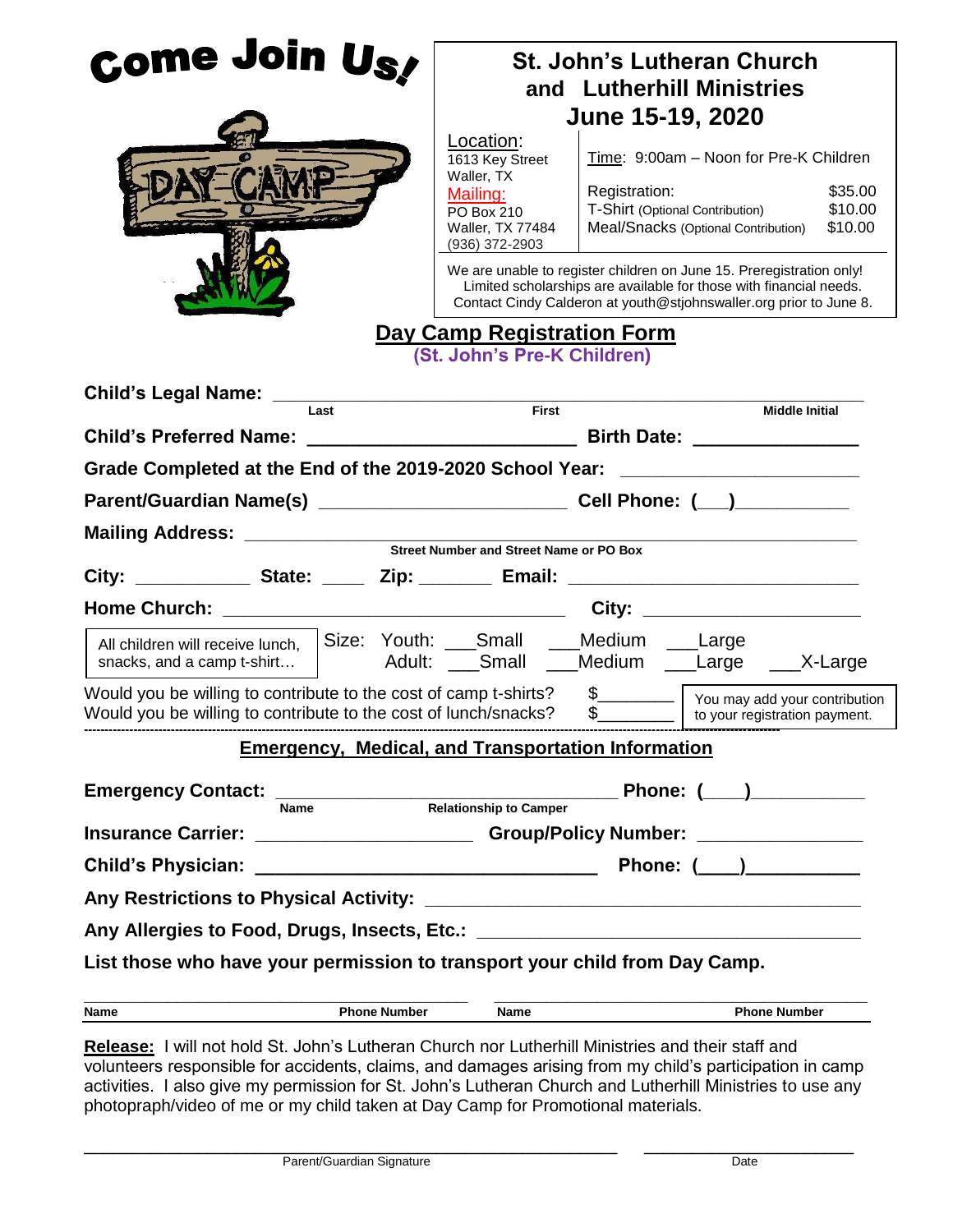





# **June 15-19, 2020**

Location: 1613 Key Street Waller, Texas

Time: 9:00am - 3:00pm (Currently in Kindergarten  $-5<sup>th</sup>$ Gr.)

Cost: \$35 (Provided: T-Shirt, Lunch, and Snacks)

### **Registration forms are online at**

**[www.StJohnswaller.org](http://www.stjohnswaller.org/) (Once on the website, go to "Education", Then go to "Youth and Family" and scroll down to "Day Camp Registration 2020) or call the church office at (936) 372-2903**

**Registration must be received prior to June 8.**



 **NOW REGISTERING!**



 **NOW REGISTERING!**

## **St. John's Lutheran Church**

# **June 15-19, 2020**

Location: 1613 Key Street Waller, Texas

Time: 9:00am - 3:00pm (Currently in Kindergarten  $-5<sup>th</sup>$ Gr.)

Cost: \$35 (Provided: T-Shirt, Lunch, and Snacks)

### **Registration forms are online at [www.StJohnswaller.org](http://www.stjohnswaller.org/)**

**(Once on the website, go to "Education", Then go to "Youth and Family" and scroll down to "Day Camp Registration 2020)**

**or call the church office at (936) 372-2903**

**Registration must be received prior to June 8.**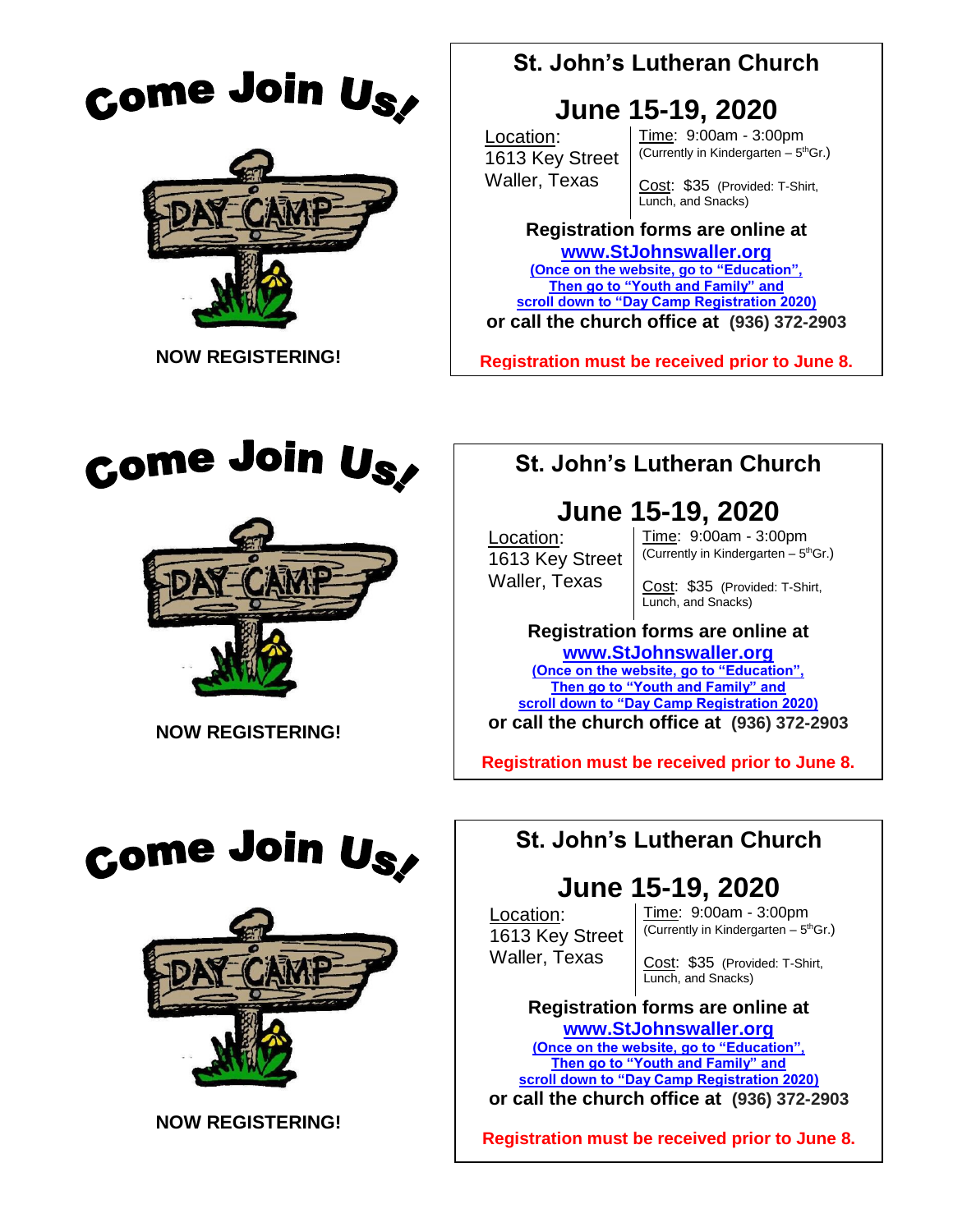1613 Key Street Waller, Texas 77484

April 7, 2020

#### Dear Parents and Guardians of **Day Camp Eligible Youth**,

We are happy to announce that St. John's Lutheran Church will again provide a week of Christian-based activities this summer! The program will be held from June 15-19, 2020 beginning at 9:00am until 3:00pm. Children completing Kindergarten through 5<sup>th</sup> grade are eligible for the *Day Camp* program.

St. John's Lutheran Church offers these programs in partnership with Lutherhill Ministries, from LaGrange, Texas. Lutherhill staff and volunteers from our congregation will lead the *Day Camp* activities. There will be games, Bible study, worship, songs, snacks, lunch, and more! *Splash Day* will once again be offered on Thursday!

Campers and their families, as well as congregation and community members, will be encouraged to attend the Friday afternoon Closing Celebration on June 19<sup>th</sup> at 1:45pm.

The cost of the programs for this year is \$35. Children will receive lunch and snacks each day and a camp t-shirt. Registration is on a first-come-first-served basis. **Registration must be completed before June 8, 2020.**

We hope you will consider sending your child(ren) to our programs this summer and we encourage you to register early!

> Should you have any questions about the activities, please contact me at youth@stjohnswaller.org.

> > Blessings,

Cindy Calderon Youth and Family Coordinator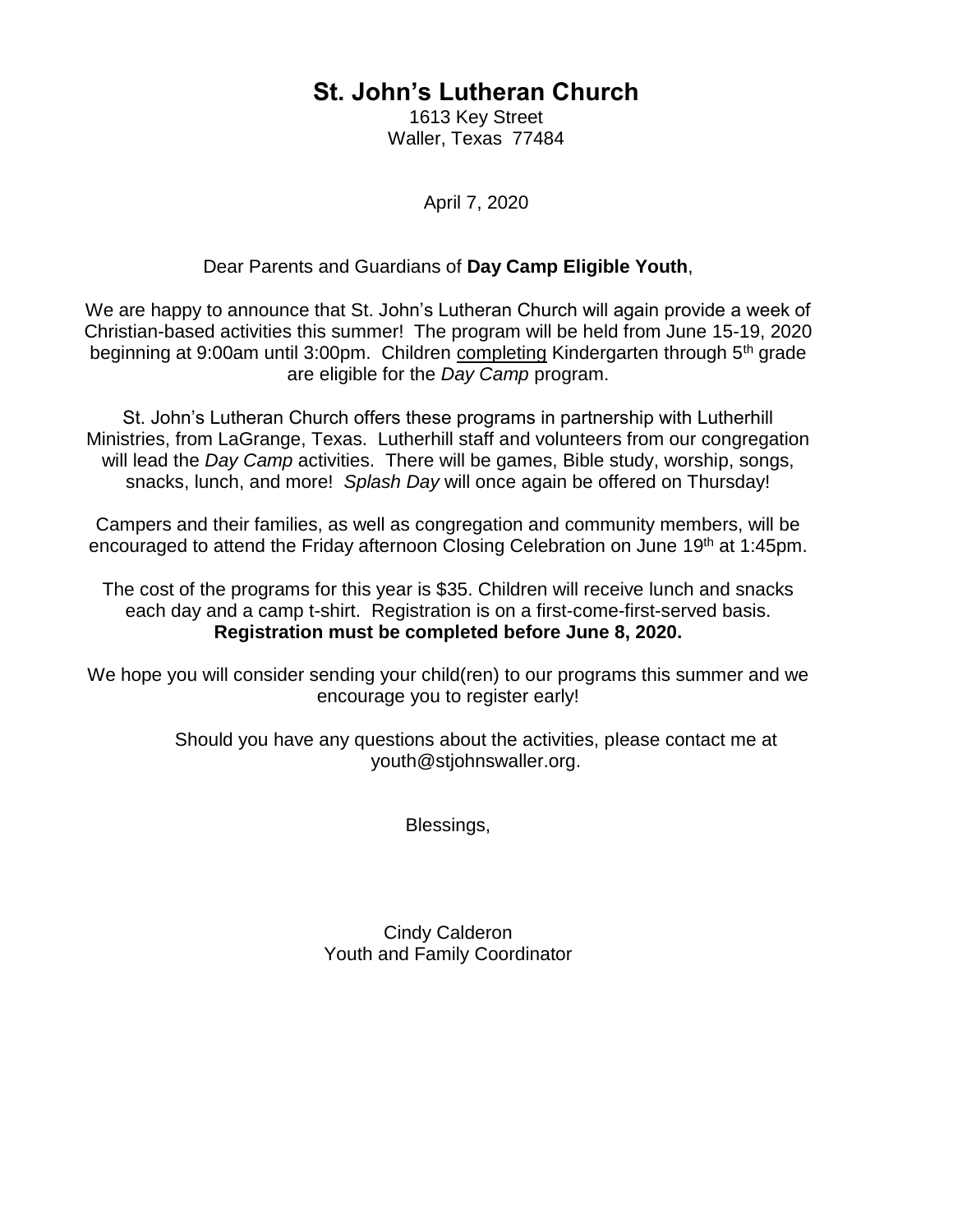1613 Key Street Waller, Texas 77484

April 7, 2020

#### Dear Parents and Guardians of **Pre-K Children** Addressed,

We are happy to announce that St. John's Lutheran Church will again provide a week of age-appropriate Christian-based activities this summer for pre-kindergarten children who are potty-trained! Due to limited space, we are only able to register children who have a family member affiliated with the church (including grandparent, aunt/uncle, etc.). The program will be held from June 15-19, 2020 beginning at 9:00am until noon.

The cost of the program for this year is \$35. Children will receive lunch and snacks each day and a camp t-shirt. **Registration must be completed before June 8, 2020.**

We hope you will consider sending your child(ren) to our programs this summer and we encourage you to register early!

> Should you have any questions about the activities, please contact me at youth@stjohnswaller.org

> > Blessings,

Cindy Calderon Youth and Family Coordinator